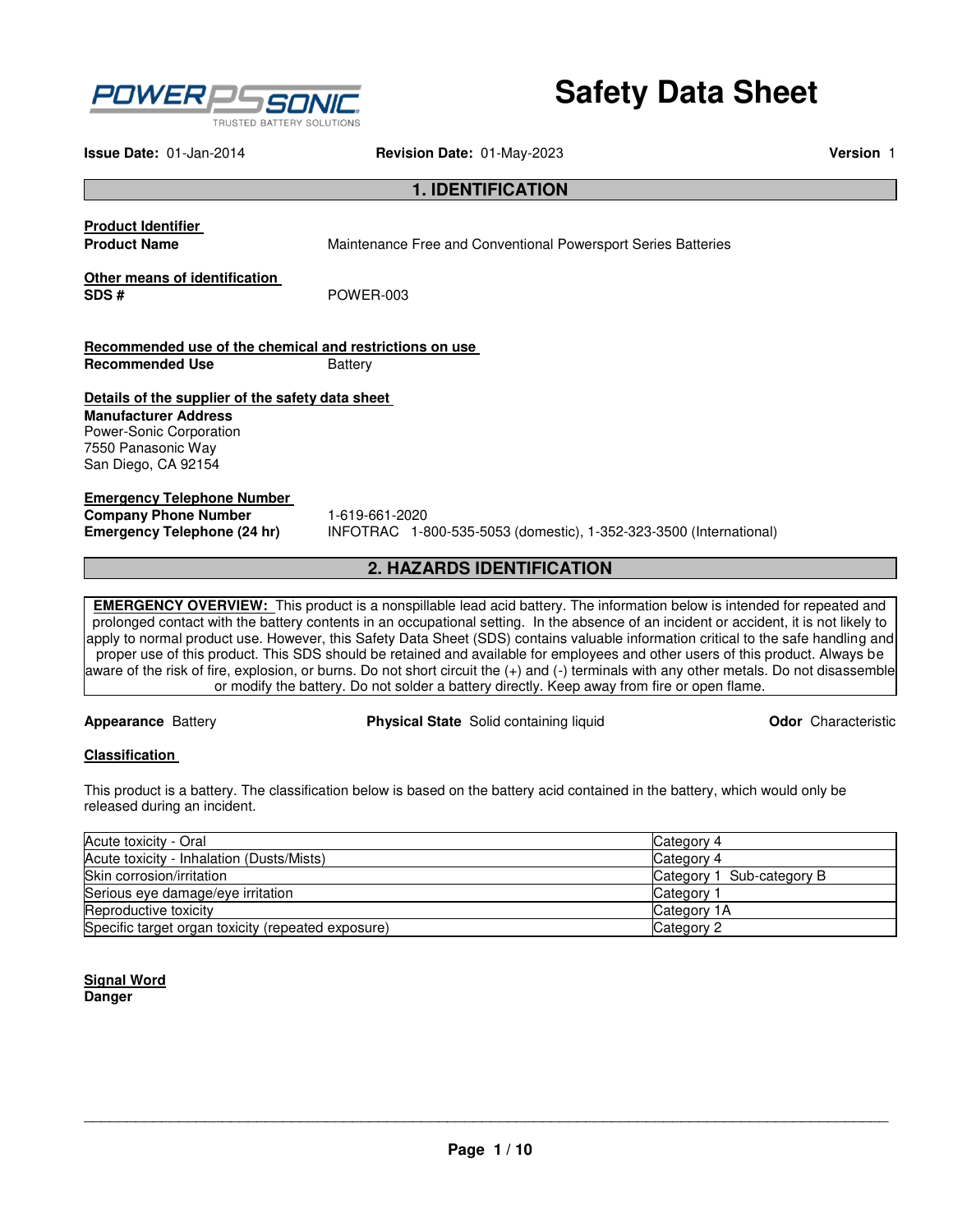#### **Hazard Statements**

Harmful if swallowed Harmful if inhaled Causes severe skin burns and eye damage May damage fertility or the unborn child May cause damage to organs through prolonged or repeated exposure



#### **Precautionary Statements - Prevention**

Obtain special instructions before use Do not handle until all safety precautions have been read and understood Use personal protective equipment as required Wash face, hands and any exposed skin thoroughly after handling Do not eat, drink or smoke when using this product Use only outdoors or in a well-ventilated area Do not breathe dust/fume/gas/mist/vapors/spray

#### **Precautionary Statements - Response**

Immediately call a poison center or doctor/physician IF IN EYES: Rinse cautiously with water for several minutes. Remove contact lenses, if present and easy to do. Continue rinsing Immediately call a poison center or doctor/physician IF ON SKIN (or hair): Remove/Take off immediately all contaminated clothing. Rinse skin with water/shower Wash contaminated clothing before reuse IF INHALED: Remove victim to fresh air and keep at rest in a position comfortable for breathing Call a poison center or doctor/physician if you feel unwell IF SWALLOWED: Call a POISON CENTER or doctor/physician if you feel unwell Rinse mouth Do not induce vomiting

\_\_\_\_\_\_\_\_\_\_\_\_\_\_\_\_\_\_\_\_\_\_\_\_\_\_\_\_\_\_\_\_\_\_\_\_\_\_\_\_\_\_\_\_\_\_\_\_\_\_\_\_\_\_\_\_\_\_\_\_\_\_\_\_\_\_\_\_\_\_\_\_\_\_\_\_\_\_\_\_\_\_\_\_\_\_\_\_\_\_\_\_\_

#### **Precautionary Statements - Storage**

Store locked up

#### **Precautionary Statements - Disposal**

Dispose of contents/container to an approved waste disposal plant

#### **Other Hazards**

Very toxic to aquatic life with long lasting effects

#### **3. COMPOSITION/INFORMATION ON INGREDIENTS**

| <b>Chemical Name</b> | CAS No    | W.<br>01 خماسة<br>:Iani-%             |
|----------------------|-----------|---------------------------------------|
| Lead                 | 7439-92-1 | $-$<br>$\sim$ $\sim$<br>65-<br>$\sim$ |
| Sulfuric<br>Acid     | 7664-93-9 | -20<br>$\overline{4}$                 |

\*\*If Chemical Name/CAS No is "proprietary" and/or Weight-% is listed as a range, the specific chemical identity and/or percentage of composition has been withheld as a trade secret.\*\* Inorganic lead and electrolyte (sulfuric acid) are the main components of every Valve Regulated Lead Acid battery supplied by Power-Sonic Corporation. Other ingredients may be present dependent upon the specific battery type. For additional information contact Power-Sonic Corporation Technical Department.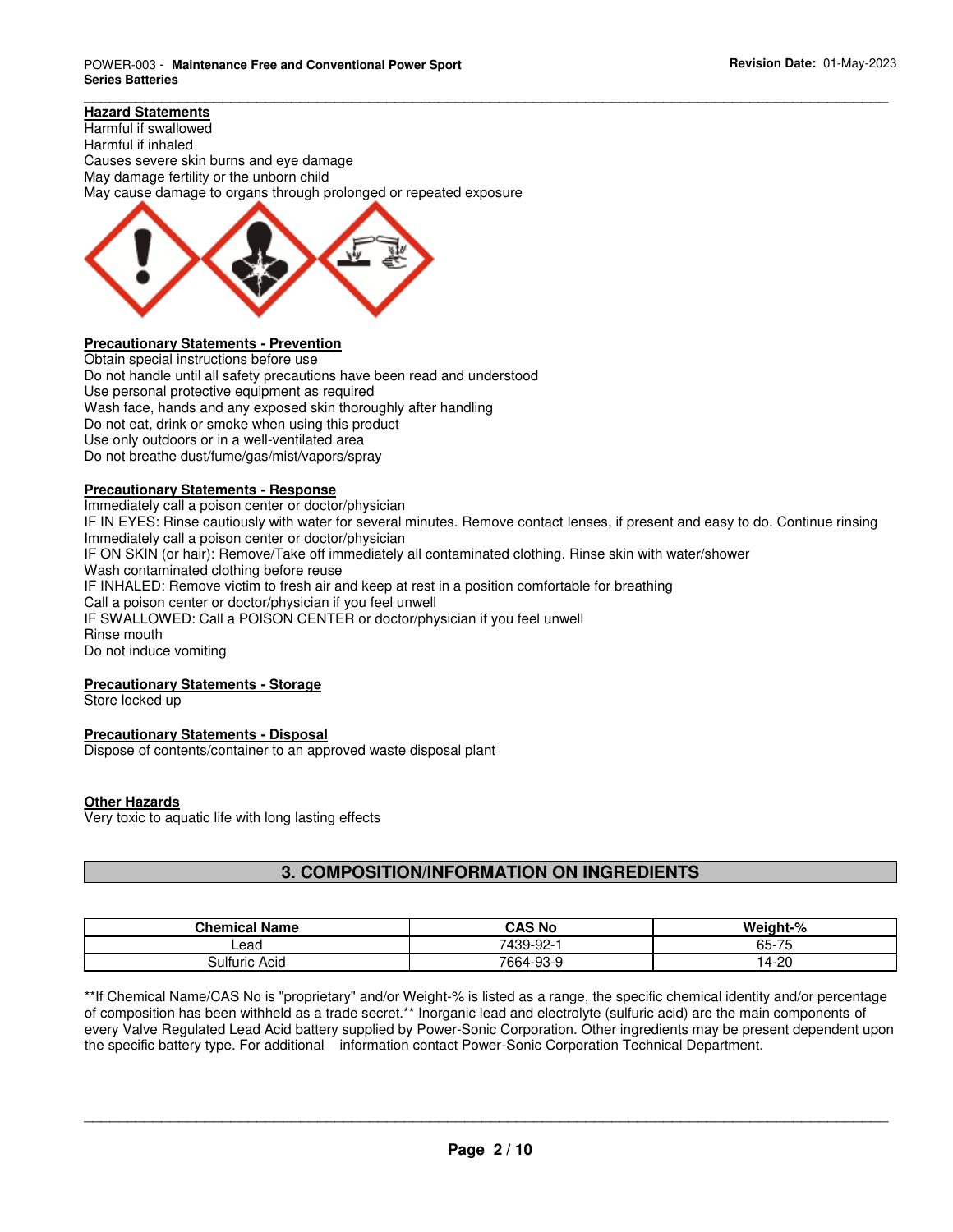#### \_\_\_\_\_\_\_\_\_\_\_\_\_\_\_\_\_\_\_\_\_\_\_\_\_\_\_\_\_\_\_\_\_\_\_\_\_\_\_\_\_\_\_\_\_\_\_\_\_\_\_\_\_\_\_\_\_\_\_\_\_\_\_\_\_\_\_\_\_\_\_\_\_\_\_\_\_\_\_\_\_\_\_\_\_\_\_\_\_\_\_\_\_ **4. FIRST-AID MEASURES**

#### **First Aid Measures**

| <b>General Advice</b> | Immediately call a poison center or doctor/physician. Provide this SDS to medical personnel<br>for treatment.                                          |
|-----------------------|--------------------------------------------------------------------------------------------------------------------------------------------------------|
| <b>Eye Contact</b>    | IF IN EYES: Rinse cautiously with water for several minutes. Remove contact lenses, if<br>present and easy to do. Continue rinsing.                    |
| <b>Skin Contact</b>   | IF ON SKIN (or hair): Remove/Take off immediately all contaminated clothing. Rinse skin<br>with water/shower. Wash contaminated clothing before reuse. |
| Inhalation            | IF INHALED: Remove victim to fresh air and keep at rest in a position comfortable for<br>breathing.                                                    |
| Ingestion             | IF SWALLOWED: Rinse mouth. Do NOT induce vomiting.                                                                                                     |

#### **Most important symptoms and effects**

**Symptoms** Harmful if swallowed. Harmful if inhaled. Causes severe skin burns and eye damage. May damage fertility or the unborn child. May cause damage to organs through prolonged or repeated exposure.

#### **Indication of any immediate medical attention and special treatment needed**

**Notes to Physician Treat symptomatically.** 

#### **5. FIRE-FIGHTING MEASURES**

#### **Suitable Extinguishing Media**

Use extinguishing measures that are appropriate to local circumstances and the surrounding environment.

**Unsuitable Extinguishing Media** Not determined.

#### **Specific Hazards Arising from the Chemical**

Not determined.

**Hazardous Combustion Products** Sulfuric acid: Sulfur trioxide, carbon monoxide, sulfuric acid mist, sulfur dioxide, and hydrogen sulfide.

Lead Compounds: High temperatures above the melting point are likely to produce toxic metal fume, vapor, or dust; contact with strong acid or base or presence of nascent hydrogen may generate highly toxic arsine gas.

#### **Protective equipment and precautions for firefighters**

As in any fire, wear self-contained breathing apparatus pressure-demand, MSHA/NIOSH (approved or equivalent) and full protective gear.

#### **6. ACCIDENTAL RELEASE MEASURES**

#### **Personal precautions, protective equipment and emergency procedures**

| <b>Personal Precautions</b>      | Use personal protective equipment as required.                                                                                                                      |
|----------------------------------|---------------------------------------------------------------------------------------------------------------------------------------------------------------------|
| <b>Environmental Precautions</b> | Prevent from entering into soil, ditches, sewers, waterways and/or groundwater. See<br>Section 12, Ecological Information. See Section 13: DISPOSAL CONSIDERATIONS. |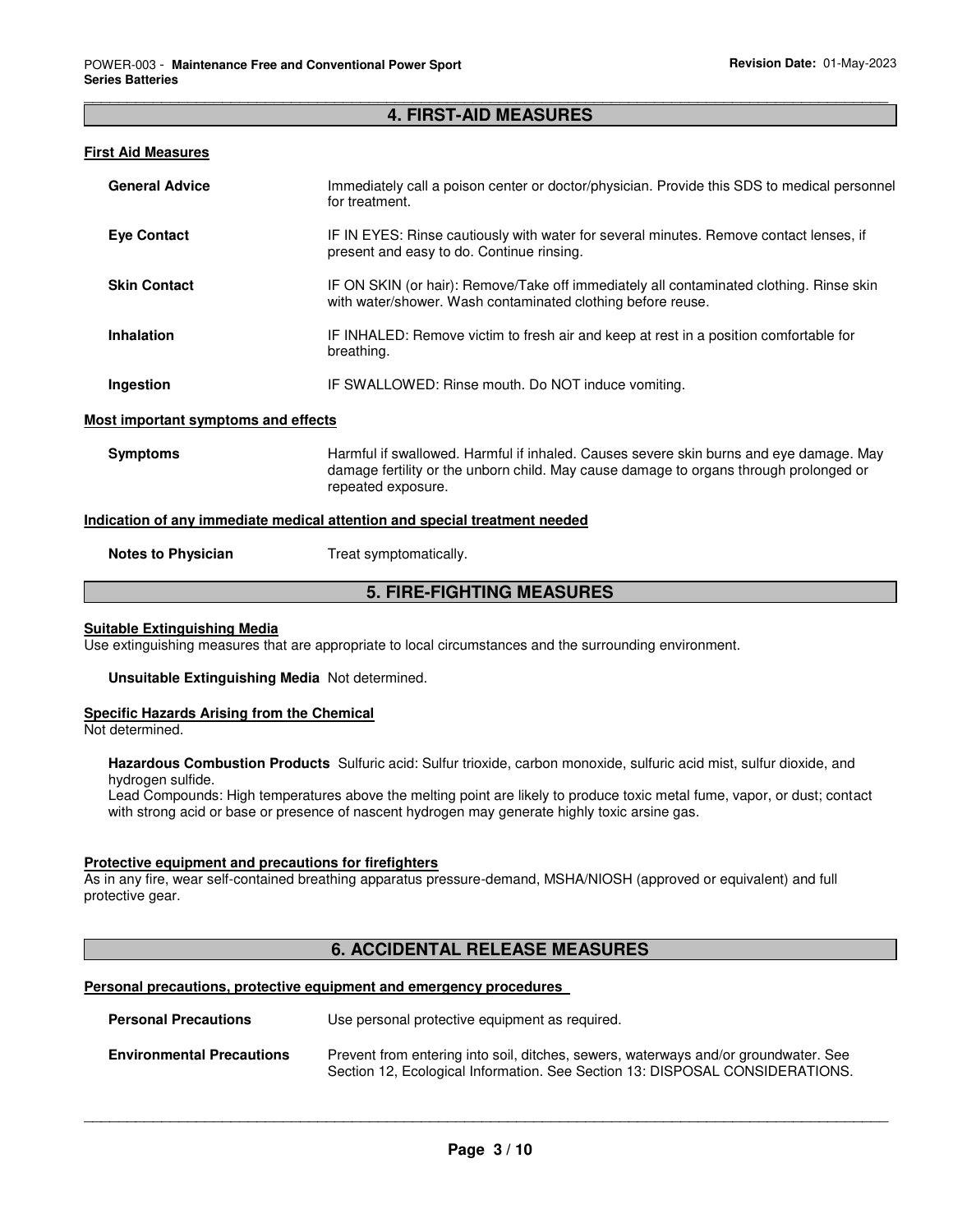#### \_\_\_\_\_\_\_\_\_\_\_\_\_\_\_\_\_\_\_\_\_\_\_\_\_\_\_\_\_\_\_\_\_\_\_\_\_\_\_\_\_\_\_\_\_\_\_\_\_\_\_\_\_\_\_\_\_\_\_\_\_\_\_\_\_\_\_\_\_\_\_\_\_\_\_\_\_\_\_\_\_\_\_\_\_\_\_\_\_\_\_\_\_ **Methods and material for containment and cleaning up**

| <b>Methods for Containment</b> | There is no release of material unless the case is damaged or battery is<br>misused/overcharged. If release occurs stop flow of material, contain/absorb all spills with<br>dry sand, earth, or vermiculite. Do not use combustible materials. Neutralize spilled material<br>with soda ash, sodium bicarbonate, lime, etc. Wear acid-resistant clothing, boots, gloves,<br>and face shield. Dispose of as hazardous waste. Do not discharge acid to sewer. |
|--------------------------------|-------------------------------------------------------------------------------------------------------------------------------------------------------------------------------------------------------------------------------------------------------------------------------------------------------------------------------------------------------------------------------------------------------------------------------------------------------------|
| <b>Methods for Clean-Up</b>    | Spent Batteries - send to secondary lead smelter for recycling. Follow applicable federal,<br>state and local regulations Neutralize as in preceding step. Collect neutralized material in<br>sealed container and handle as hazardous waste as applicable. A copy of this SDS must be<br>supplied to any scrap dealer or secondary lead smelter with the battery.                                                                                          |

#### **7. HANDLING AND STORAGE**

#### **Precautions for safe handling**

| <b>Advice on Safe Handling</b>                               | Handle in accordance with good industrial hygiene and safety practice. Obtain special<br>instructions before use. Do not handle until all safety precautions have been read and<br>understood. Use personal protective equipment as required. Wash face, hands, and any<br>exposed skin thoroughly after handling. Do not eat, drink or smoke when using this product.<br>Use only outdoors or in a well-ventilated area. Do not breathe<br>dust/fume/gas/mist/vapors/spray. Due to the battery's low internal resistance and high<br>power density, high levels of short circuit current can be developed across the battery<br>terminals. Do not rest tools or cables on the battery. Use insulated tools only. Follow all<br>installation instructions and diagrams when installing or maintaining battery systems. |
|--------------------------------------------------------------|------------------------------------------------------------------------------------------------------------------------------------------------------------------------------------------------------------------------------------------------------------------------------------------------------------------------------------------------------------------------------------------------------------------------------------------------------------------------------------------------------------------------------------------------------------------------------------------------------------------------------------------------------------------------------------------------------------------------------------------------------------------------------------------------------------------------|
| Conditions for safe storage, including any incompatibilities |                                                                                                                                                                                                                                                                                                                                                                                                                                                                                                                                                                                                                                                                                                                                                                                                                        |

#### **Storage Conditions** Store batteries in a cool, dry, well ventilated area that are separated from incompatible materials and any activities which may generate flames, sparks, or heat. Keep clear of all metallic articles that could contact the negative and positive terminals on a battery and create a short circuit condition. **Incompatible Materials** Sulfuric acid: Contact with combustibles and organic materials may cause fire and explosion. Also reacts violently with strong reducing agents, metals, sulfur trioxide gas, strong oxidizers, and water. Contact with metals may product toxic sulfur dioxide fumes and may release flammable hydrogen gas.

Lead Compounds: Avoid contact with strong acids, bases, halides, halogenates, potassium nitrate, permanganate, peroxides, nascent hydrogen, and reducing agents.

#### **8. EXPOSURE CONTROLS/PERSONAL PROTECTION**

#### **Exposure Guidelines**

| <b>Chemical Name</b> | <b>ACGIH TLV</b>                            | <b>OSHA PEL</b>                      | <b>NIOSH IDLH</b>                          |
|----------------------|---------------------------------------------|--------------------------------------|--------------------------------------------|
| Lead                 | TWA: $0.05$ mg/m $3$ Pb                     | TWA: 50 $\mu$ g/m <sup>3</sup> Pb    | IDLH: 100 mg/m <sup>3</sup> Pb             |
| 7439-92-1            |                                             |                                      | TWA: $0.050$ mg/m <sup>3</sup> Pb          |
| Sulfuric Acid        | TWA: $0.2 \text{ mg/m}^3$ thoracic fraction | TWA: 1 mg/m <sup>3</sup>             | IDLH: $15 \text{ mg/m}^3$                  |
| 7664-93-9            |                                             | (vacated) TWA: 1 mg/m <sup>3</sup>   | TWA: 1 mg/m <sup>3</sup>                   |
| Tin                  | TWA: $2 \text{ mg/m}^3$ Sn except Tin       | $TWA: 2 mg/m3$ Sn except oxides      | IDLH: $100 \text{ mg/m}^3$ Sn              |
| 7440-31-5            | hvdride                                     | (vacated) TWA: $2 \text{ mg/m}^3$ Sn | TWA: 2 mg/m <sup>3</sup> except Tin oxides |
|                      |                                             | except oxides                        |                                            |

#### **Appropriate engineering controls**

**Engineering Controls** Store and handle batteries in a well ventilated area. If mechanical ventilation is used, components must be acid resistant.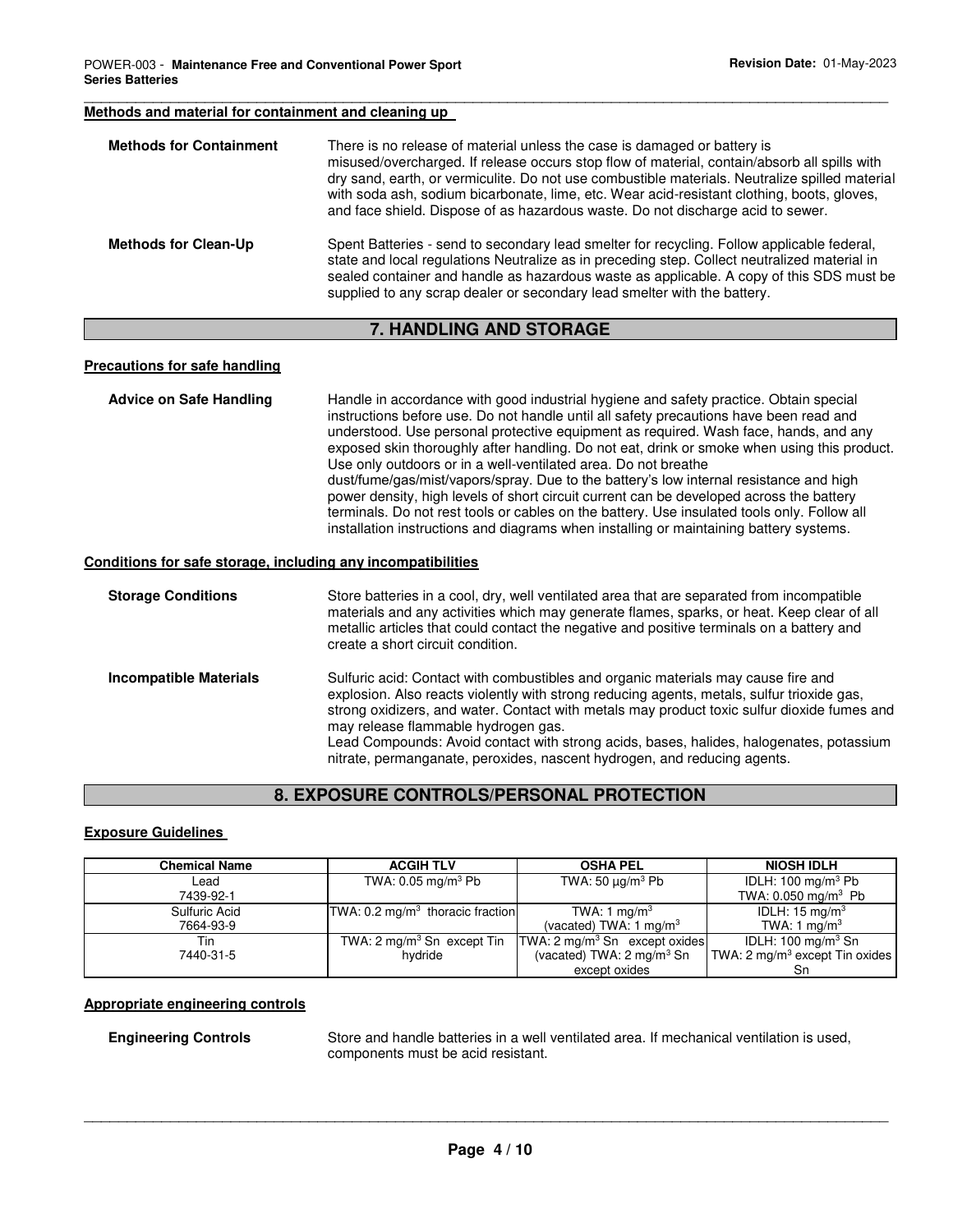#### **Individual protection measures, such as personal protective equipment**

| <b>Eye/Face Protection</b>      | None needed under normal conditions. If handling damaged or broken batteries use<br>chemical splash goggles or face shield.                                                                                                                                       |
|---------------------------------|-------------------------------------------------------------------------------------------------------------------------------------------------------------------------------------------------------------------------------------------------------------------|
| <b>Skin and Body Protection</b> | None needed under normal conditions. If battery case is damaged use rubber or plastic<br>elbow length gauntlets. In case of damaged or broken battery use an acid resistant apron.<br>Under severe exposure or emergency conditions wear acid resistant clothing. |
| <b>Respiratory Protection</b>   | None required under normal conditions. If battery is overcharged and concentrations of<br>sulfuric acid are known to exceed PEL use NIOSH or MSH approved respiratory protection.                                                                                 |
|                                 | <b>General Hygiene Considerations</b> Handle batteries carefully to avoid damaging the case. Do not allow metallic articles to<br>contact the battery terminals during handling. Avoid contact with the internal components of<br>the battery.                    |

\_\_\_\_\_\_\_\_\_\_\_\_\_\_\_\_\_\_\_\_\_\_\_\_\_\_\_\_\_\_\_\_\_\_\_\_\_\_\_\_\_\_\_\_\_\_\_\_\_\_\_\_\_\_\_\_\_\_\_\_\_\_\_\_\_\_\_\_\_\_\_\_\_\_\_\_\_\_\_\_\_\_\_\_\_\_\_\_\_\_\_\_\_

## **9. PHYSICAL AND CHEMICAL PROPERTIES**

#### **Information on basic physical and chemical properties**

| <b>Physical State</b><br>Appearance<br>Color            | Solid containing liquid<br>Battery<br>Not determined                                   | Odor<br><b>Odor Threshold</b> | Characteristic<br>Not determined |
|---------------------------------------------------------|----------------------------------------------------------------------------------------|-------------------------------|----------------------------------|
| <b>Property</b>                                         | This product is a battery and typical<br>physical/chemical properties do not<br>apply. |                               |                                  |
| рH                                                      | Not determined                                                                         |                               |                                  |
| <b>Melting Point/Freezing Point</b>                     | Not determined                                                                         |                               |                                  |
| <b>Boiling Point/Boiling Range</b>                      | Not determined                                                                         |                               |                                  |
| <b>Flash Point</b>                                      | Not determined                                                                         |                               |                                  |
| <b>Evaporation Rate</b>                                 | Not determined                                                                         |                               |                                  |
| <b>Flammability (Solid, Gas)</b>                        | Not determined                                                                         |                               |                                  |
| <b>Upper Flammability Limits</b>                        | Not determined                                                                         |                               |                                  |
| <b>Lower Flammability Limit</b>                         | Not determined                                                                         |                               |                                  |
| <b>Vapor Pressure</b>                                   | Not determined                                                                         |                               |                                  |
| <b>Vapor Density</b>                                    | Not determined                                                                         |                               |                                  |
| <b>Specific Gravity</b>                                 | Not determined                                                                         |                               |                                  |
| <b>Water Solubility</b>                                 | Not determined                                                                         |                               |                                  |
| Solubility in other solvents                            | Not determined                                                                         |                               |                                  |
| <b>Partition Coefficient</b>                            | Not determined                                                                         |                               |                                  |
| <b>Auto-ignition Temperature</b>                        | Not determined                                                                         |                               |                                  |
| <b>Decomposition Temperature</b>                        | Not determined<br>Not determined                                                       |                               |                                  |
| <b>Kinematic Viscosity</b>                              | Not determined                                                                         |                               |                                  |
| <b>Dynamic Viscosity</b><br><b>Explosive Properties</b> | Not determined                                                                         |                               |                                  |
| <b>Oxidizing Properties</b>                             | Not determined                                                                         |                               |                                  |
|                                                         |                                                                                        |                               |                                  |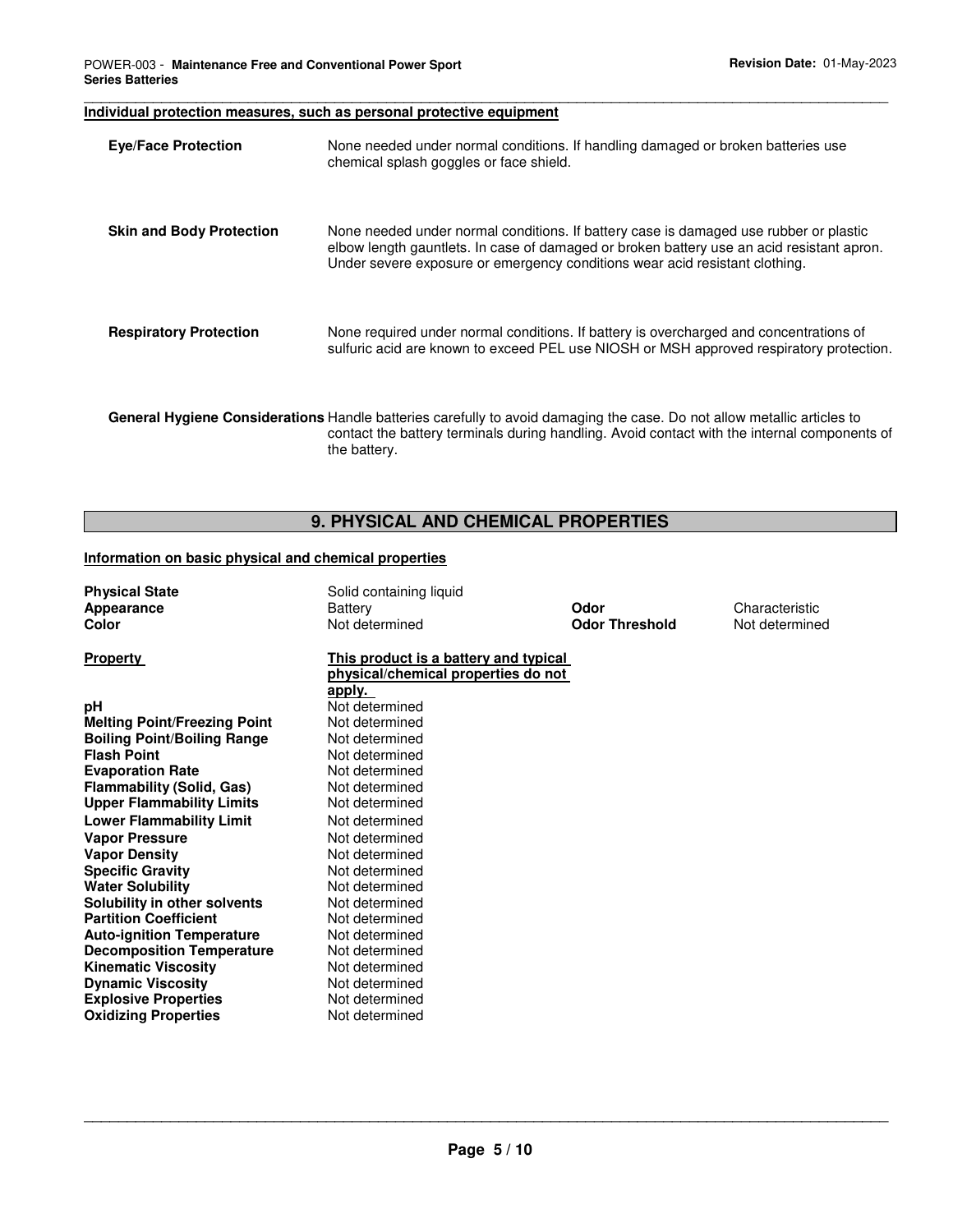#### \_\_\_\_\_\_\_\_\_\_\_\_\_\_\_\_\_\_\_\_\_\_\_\_\_\_\_\_\_\_\_\_\_\_\_\_\_\_\_\_\_\_\_\_\_\_\_\_\_\_\_\_\_\_\_\_\_\_\_\_\_\_\_\_\_\_\_\_\_\_\_\_\_\_\_\_\_\_\_\_\_\_\_\_\_\_\_\_\_\_\_\_\_ **10. STABILITY AND REACTIVITY**

#### **Reactivity**

Not reactive under normal conditions.

#### **Chemical Stability**

Stable under recommended storage conditions.

#### **Possibility of Hazardous Reactions**

None under normal processing.

**Hazardous Polymerization** Hazardous polymerization does not occur.

#### **Conditions to Avoid**

Keep out of reach of children.

#### **Incompatible Materials**

Sulfuric acid: Contact with combustibles and organic materials may cause fire and explosion. Also reacts violently with strong reducing agents, metals, sulfur trioxide gas, strong oxidizers, and water. Contact with metals may product toxic sulfur dioxide fumes and may release flammable hydrogen gas.

Lead Compounds: Avoid contact with strong acids, bases, halides, halogenates, potassium nitrate, permanganate, peroxides, nascent hydrogen, and reducing agents.

#### **Hazardous Decomposition Products**

Sulfuric acid: Sulfur trioxide, carbon monoxide, sulfuric acid mist, sulfur dioxide, and hydrogen sulfide.

Lead Compounds: High temperatures above the melting point are likely to produce toxic metal fume, vapor, or dust; contact with strong acid or base or presence of nascent hydrogen may generate highly toxic arsine gas.

#### **11. TOXICOLOGICAL INFORMATION**

#### **Information on likely routes of exposure**

| <b>Product Information</b> |                           |
|----------------------------|---------------------------|
| <b>Eye Contact</b>         | Causes severe eye damage. |
| <b>Skin Contact</b>        | Causes severe skin burns. |
| Inhalation                 | Harmful by inhalation.    |
| Ingestion                  | Harmful if swallowed.     |

#### **Component Information**

| <b>Chemical Name</b> | Oral LD50            | <b>Dermal LD50</b> | <b>Inhalation LC50</b>              |
|----------------------|----------------------|--------------------|-------------------------------------|
| Sulfuric Acid        | $= 2140$ mg/kg (Rat) |                    | $= 510$ mg/m <sup>3</sup> (Rat) 2 h |
| 7664-93-9            |                      |                    |                                     |
| Tin                  | $= 700$ mg/kg (Rat)  |                    |                                     |
| 7440-31-5            |                      |                    |                                     |

#### **Information on physical, chemical and toxicological effects**

**Symptoms** Please see section 4 of this SDS for symptoms.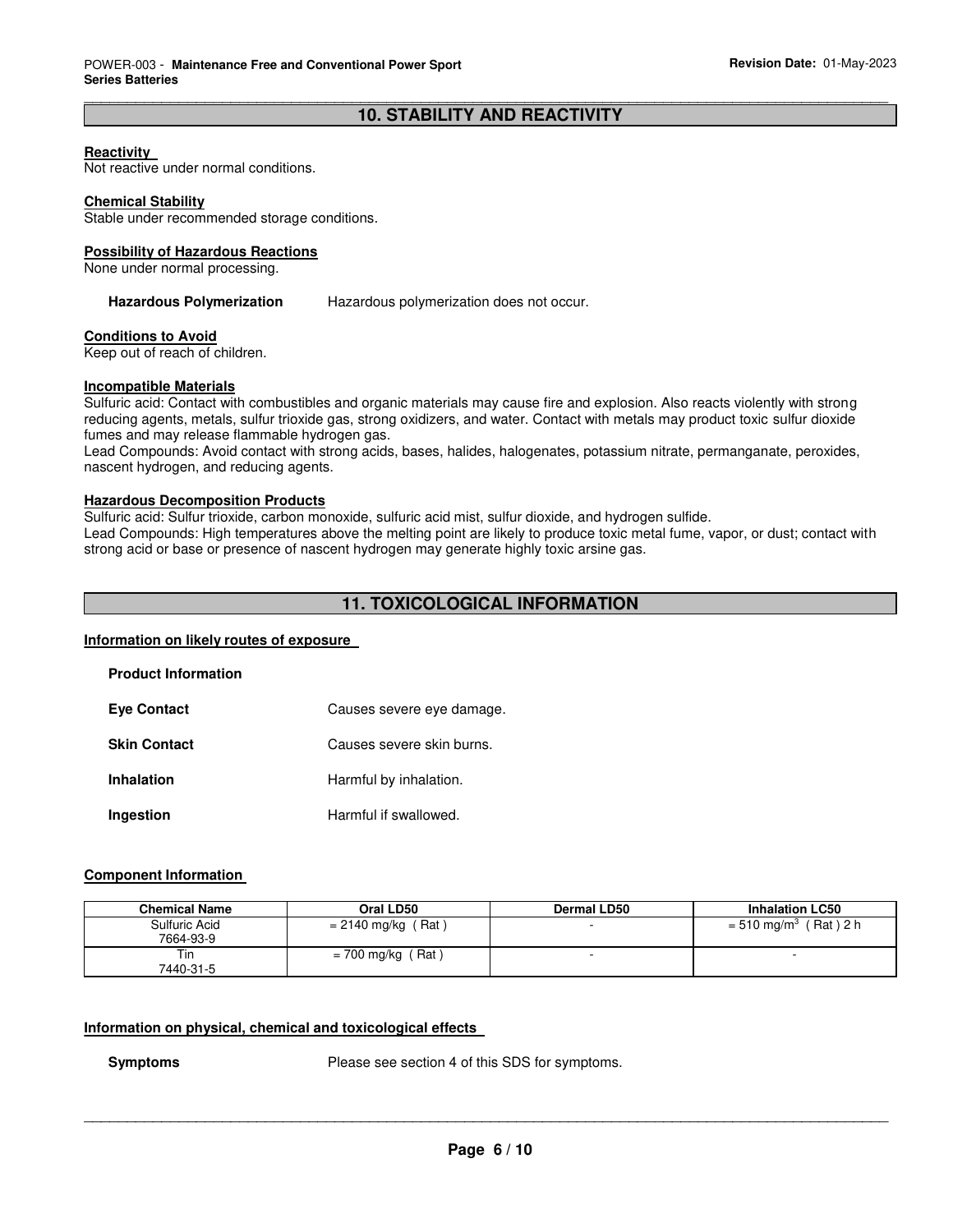#### **Delayed and immediate effects as well as chronic effects from short and long-term exposure**

| Carcinogenicity | The table below indicates whether each agency has listed any ingredient as a carcinogen.<br>However, the product as a whole has not been tested. IARC has classified "strong inorganic                                                                                                                                                                                              |
|-----------------|-------------------------------------------------------------------------------------------------------------------------------------------------------------------------------------------------------------------------------------------------------------------------------------------------------------------------------------------------------------------------------------|
|                 | acid mist containing sulfuric acid" as a category 1 carcinogen, substance that is<br>carcinogenic to humans. This classification does not apply to liquid forms of sulfuric acid or<br>sulfuric acid solutions contained within a battery. Inorganic acid mist is not generated under<br>normal use of this product. Misuse of the product, such as overcharging, may result in the |
|                 | generation of sulfuric acid mist. Hazardous exposure to lead can occur only when product is<br>heated, oxidized, or otherwise processed or damaged to create dust, vapor or fume.                                                                                                                                                                                                   |

\_\_\_\_\_\_\_\_\_\_\_\_\_\_\_\_\_\_\_\_\_\_\_\_\_\_\_\_\_\_\_\_\_\_\_\_\_\_\_\_\_\_\_\_\_\_\_\_\_\_\_\_\_\_\_\_\_\_\_\_\_\_\_\_\_\_\_\_\_\_\_\_\_\_\_\_\_\_\_\_\_\_\_\_\_\_\_\_\_\_\_\_\_

| <b>Chemical Name</b>       | <b>ACGIH</b>   | <b>IARC</b>        | <b>NTP</b>             | <b>OSHA</b> |
|----------------------------|----------------|--------------------|------------------------|-------------|
| ∟ead<br>7439-92-1          | AЗ             | Group 2A           | Reasonably Anticipated |             |
| Sulfuric Acid<br>7664-93-9 | A <sub>2</sub> | Group <sup>-</sup> | Known                  |             |

**Legend** 

**ACGIH (American Conference of Governmental Industrial Hygienists)**

A2 - Suspected Human Carcinogen

A3 - Animal Carcinogen

**IARC (International Agency for Research on Cancer)** 

Group 1 - Carcinogenic to Humans

Group 2A - Probably Carcinogenic to Humans **NTP (National Toxicology Program)** 

Known - Known Carcinogen

Reasonably Anticipated - Reasonably Anticipated to be a Human Carcinogen

**OSHA (Occupational Safety and Health Administration of the US Department of Labor)** 

X - Present

**Reproductive toxicity** May damage fertility or the unborn child.

**STOT - repeated exposure** Causes damage to organs through prolonged or repeated exposure.

#### **Numerical measures of toxicity**

Not determined

### **12. ECOLOGICAL INFORMATION**

#### **Ecotoxicity**

Very toxic to aquatic life with long lasting effects.

#### **Component Information**

| <b>Chemical Name</b> | Algae/aquatic plants | <b>Fish</b>                 | <b>Toxicity to</b><br>microorganisms | Crustacea                 |
|----------------------|----------------------|-----------------------------|--------------------------------------|---------------------------|
| Lead                 |                      | 0.44: 96 h Cyprinus carpio  |                                      | 600: 48 h water flea ug/L |
| 7439-92-1            |                      | mg/L LC50 semi-static 1.17: |                                      | EC50                      |
|                      |                      | 96 h Oncorhynchus mykiss    |                                      |                           |
|                      |                      | mg/L LC50 flow-through      |                                      |                           |
|                      |                      | 1.32: 96 h Oncorhynchus     |                                      |                           |
|                      |                      | mykiss mg/L LC50 static     |                                      |                           |
| Sulfuric Acid        |                      | 500: 96 h Brachydanio rerio |                                      | 29: 24 h Daphnia magna    |
| 7664-93-9            |                      | mg/L LC50 static            |                                      | mg/L EC50                 |

#### **Persistence/Degradability**

Not determined.

#### **Bioaccumulation**

Not determined.

**Mobility** 

Not determined

#### **Other Adverse Effects**

Not determined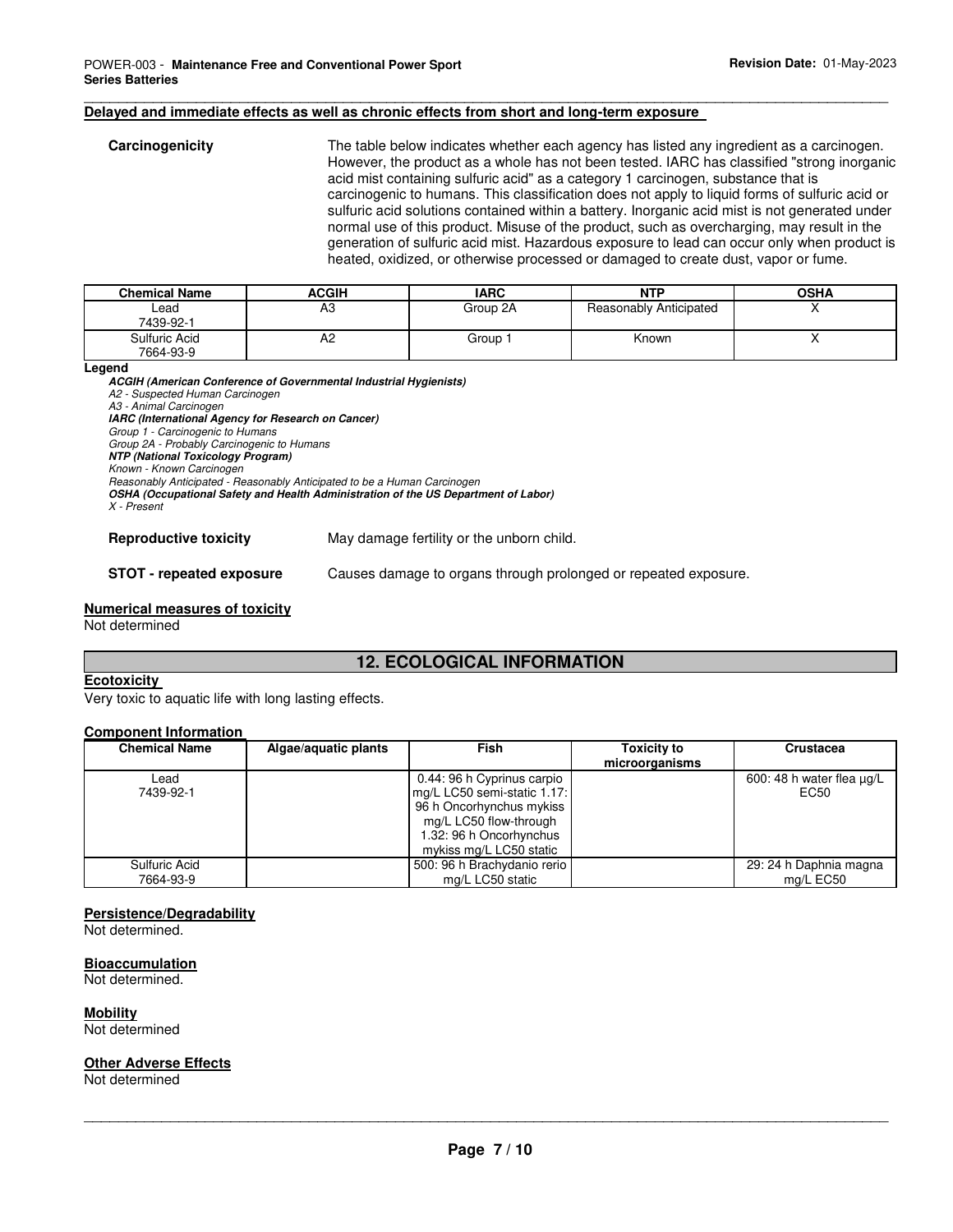#### \_\_\_\_\_\_\_\_\_\_\_\_\_\_\_\_\_\_\_\_\_\_\_\_\_\_\_\_\_\_\_\_\_\_\_\_\_\_\_\_\_\_\_\_\_\_\_\_\_\_\_\_\_\_\_\_\_\_\_\_\_\_\_\_\_\_\_\_\_\_\_\_\_\_\_\_\_\_\_\_\_\_\_\_\_\_\_\_\_\_\_\_\_ **13. DISPOSAL CONSIDERATIONS**

#### **Waste Treatment Methods**

**Disposal of Wastes** Spent Batteries - send to secondary lead smelter for recycling. Follow applicable federal, state and local regulations Neutralize as outlined in Section 6. Collect neutralized material in sealed container and handle as hazardous waste as applicable. A copy of this SDS must be supplied to any scrap dealer or secondary lead smelter with the battery.

**Contaminated Packaging** Disposal should be in accordance with applicable regional, national and local laws and regulations.

| <b>Chemical Name</b> | <b>RCRA</b> | <b>RCRA - Basis for Listing</b>     | <b>RCRA - D Series Wastes</b> | <b>RCRA - U Series Wastes</b> |
|----------------------|-------------|-------------------------------------|-------------------------------|-------------------------------|
| Lead                 |             | Included in waste streams:          | 5.0 mg/L regulatory level     |                               |
| 7439-92-1            |             | F035, F037, F038, F039,             |                               |                               |
|                      |             | K002, K003, K005, K046,             |                               |                               |
|                      |             | K048, K049, K051, K052,             |                               |                               |
|                      |             | K061, K062, K069, K086,             |                               |                               |
|                      |             | K <sub>100</sub> . K <sub>176</sub> |                               |                               |

**California Hazardous Waste Status** This product contains one or more substances that are listed with the State of California as a hazardous waste

| <b>Chemical Name</b> | California Hazardous Waste Status |
|----------------------|-----------------------------------|
| Lead                 | Toxic                             |
| 7439-92-1            |                                   |
| Sulfuric Acid        | Toxic                             |
| 7664-93-9            | Corrosive                         |

| <b>14. TRANSPORT INFORMATION</b> |                                                                                                                                                                                                                                                                                                                                                                                                               |  |  |  |
|----------------------------------|---------------------------------------------------------------------------------------------------------------------------------------------------------------------------------------------------------------------------------------------------------------------------------------------------------------------------------------------------------------------------------------------------------------|--|--|--|
| <b>Note</b>                      | Please see current shipping paper for most up to date shipping information, including<br>exemptions and special circumstances.                                                                                                                                                                                                                                                                                |  |  |  |
| <b>DOT</b>                       | These types of lead acid batteries are listed in the U.S. Department of Transportation's<br>(DOT) hazardous materials regulations but are excepted from these regulations since they<br>meet all of the following requirements found at 49 CFR 173.154(b).<br>When offered for transport, the batteries are packaged as Limited Quantity exceptions for<br>battery fluid, acid pursuant to 49 CFR 173.154(c). |  |  |  |
| <b>IATA</b>                      | Please contact manufacturer for most current information                                                                                                                                                                                                                                                                                                                                                      |  |  |  |
| <b>IMDG</b>                      | These types of lead acid batteries also are excepted from the international hazardous<br>materials (also known as "dangerous goods") regulations since they comply with the<br>following requirements:                                                                                                                                                                                                        |  |  |  |
|                                  | When offered for transport, the batteries meet the provisions 4, 1, 1, 1, 4, 1, 1, 2, 4, 1, 1, 4 to<br>4.1.1.8 and 6.1.4 of the International Maritime Dangerous Goods (IMDG) Code, therefore<br>allowing them to be classified as Batteries, Limited Quantity, Consumer Commodity.                                                                                                                           |  |  |  |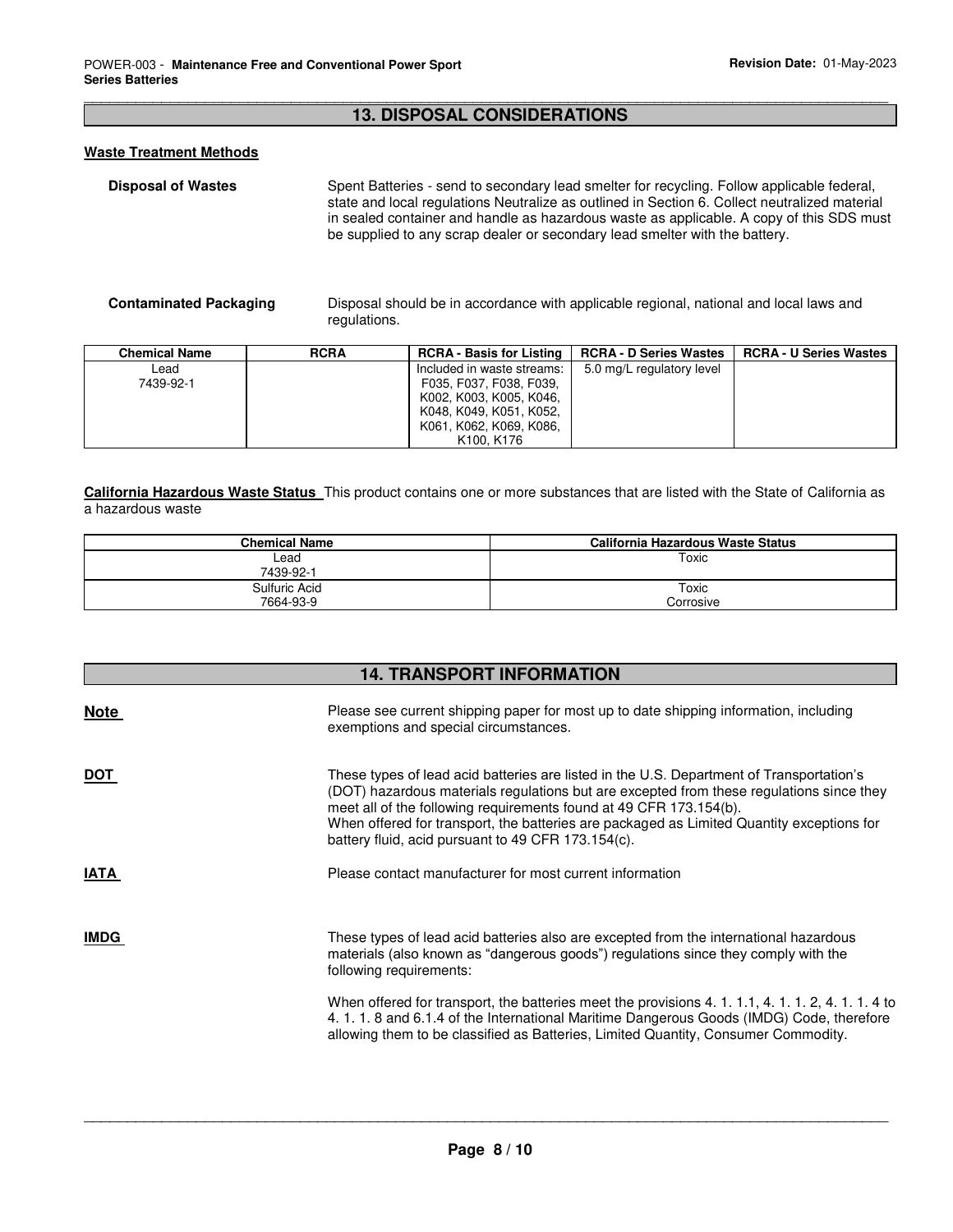#### \_\_\_\_\_\_\_\_\_\_\_\_\_\_\_\_\_\_\_\_\_\_\_\_\_\_\_\_\_\_\_\_\_\_\_\_\_\_\_\_\_\_\_\_\_\_\_\_\_\_\_\_\_\_\_\_\_\_\_\_\_\_\_\_\_\_\_\_\_\_\_\_\_\_\_\_\_\_\_\_\_\_\_\_\_\_\_\_\_\_\_\_\_ **15. REGULATORY INFORMATION**

#### **International Inventories**

| <b>Chemical Name</b> | TSCA    | <b>DSL</b> | <b>NDSL</b> | <b>EINECS</b> | <b>ELINCS</b> | <b>ENCS</b> | <b>IECSC</b> | <b>KECL</b> | <b>PICCS</b> | <b>AICS</b> |
|----------------------|---------|------------|-------------|---------------|---------------|-------------|--------------|-------------|--------------|-------------|
| Lead                 | Present |            |             | Present       |               | Present     |              | Present     |              |             |
| Sulfuric Acid        | Present |            |             | Present       |               | Present     |              | Present     |              |             |

#### **Legend:**

**TSCA** - United States Toxic Substances Control Act Section 8(b) Inventory

**DSL/NDSL** - Canadian Domestic Substances List/Non-Domestic Substances List

**EINECS/ELINCS** - European Inventory of Existing Chemical Substances/European List of Notified Chemical Substances

**ENCS** - Japan Existing and New Chemical Substances

**IECSC** - China Inventory of Existing Chemical Substances

**KECL** - Korean Existing and Evaluated Chemical Substances

**PICCS** - Philippines Inventory of Chemicals and Chemical Substances

**AICS** - Australian Inventory of Chemical Substances

#### **US Federal Regulations**

#### **CERCLA**

| <b>Chemical Name</b> | <b>Hazardous Substances ROs</b> | <b>CERCLA/SARA RQ</b> | <b>Reportable Quantity (RQ)</b> |
|----------------------|---------------------------------|-----------------------|---------------------------------|
| ∟ead                 | 10 <sub>lb</sub>                |                       | RQ 10 lb final RQ               |
| 7439-92-1            |                                 |                       | RQ 4.54 kg final RQ             |
| Sulfuric Acid        | 1000 lb                         | 1000 lb               | RQ 1000 lb final RQ             |
| 7664-93-9            |                                 |                       | RQ 454 kg final RQ              |

#### **SARA 313**

Section 313 of Title III of the Superfund Amendments and Reauthorization Act of 1986 (SARA). This product contains a chemical or chemicals which are subject to the reporting requirements of the Act and Title 40 of the Code of Federal Regulations, Part 372

| <b>Chemical Name</b>         | CAS No    | Weight-% | <b>SARA 313 -</b><br>Threshold<br>Values % |
|------------------------------|-----------|----------|--------------------------------------------|
| 7439-92-1<br>_ead - ˈ        | 7439-92-1 | 65-75    | v.                                         |
| Sulfuric Acid -<br>7664-93-9 | 7664-93-9 | 14-20    | . . U                                      |

#### **CWA (Clean Water Act)**

| <b>Chemical Name</b> | <b>CWA - Reportable</b><br>Quantities | <b>CWA - Toxic Pollutants CWA - Priority Pollutants</b> | <b>CWA - Hazardous</b><br><b>Substances</b> |
|----------------------|---------------------------------------|---------------------------------------------------------|---------------------------------------------|
| ∟ead                 |                                       |                                                         |                                             |
| Sulfuric Acid        | 1000 lb                               |                                                         |                                             |

#### **US State Regulations**

#### **California Proposition 65**

This product contains the following Proposition 65 chemicals.

| <b>Chemical Name</b>      | <b>California Proposition 65</b> |
|---------------------------|----------------------------------|
| Lead - 7439-92-1          | Carcinogen                       |
|                           | Developmental                    |
|                           | Female Reproductive              |
|                           | Male Reproductive                |
| Sulfuric Acid - 7664-93-9 | Carcinogen                       |